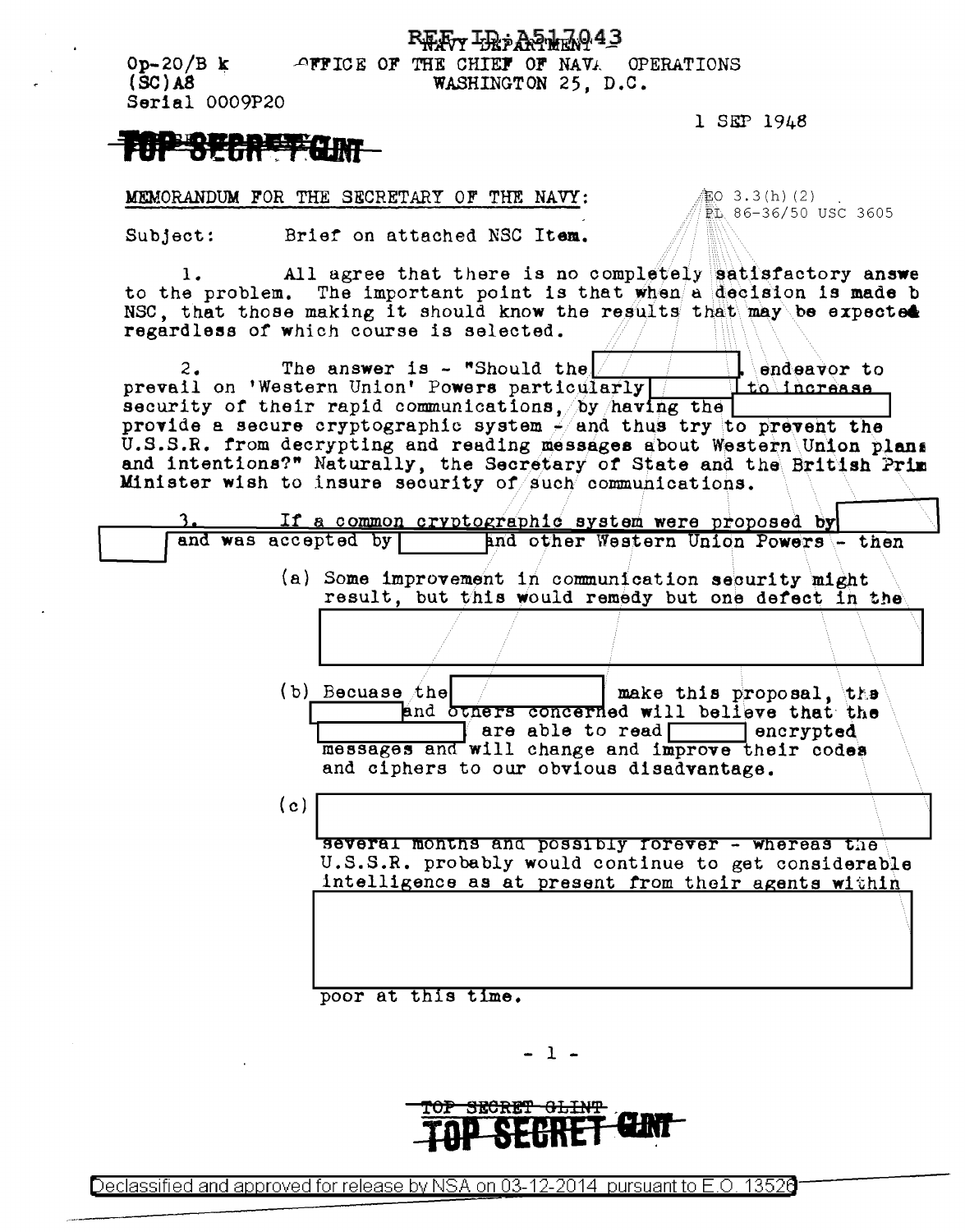## **REF ID:A517043**

NAVY DEPARTMENT OFFICE OF THE CHIEF OF NAVAL OPERATIONS WASHINGTON 25, D.C.

 $(SC)$  A8 Serial 0009P20 **IP AGA** ЯЫ

 $0p - 20/3k$ 

1 SEP 1948

Subject: Brief on attached NSC Item. tO 3.3(h)(2) The CNC (Op-20) recommends that  $-$ 4. (a) No action be taken to improve  $\frac{1}{\sqrt{2}}$  (or other weak ally) cryptographic security, An peacetime, (b) The U.S. recommend to U.K. the adoption of this (a) as a combined policy.  $(c)$ be considered before releasing any classified cryptographic information to the (d) No action be taken by that might curtail (e) The U.S. insist that/only "pouch by courier" be used for transmitting all "Western Union" information.  $(f)$ discreetly advocate moving headquarters western dnion" discussions from as a means of reducing number of communications that must send. the (g) If, despite the grave disadvantages which will ensue, it should be decided that the propose (h) No unilateral action be taken by the U.S. as the Thas an equal interest and only combined action should be taken.

The CNC (0p-20) strongly supports the Army and CIA position (as opposed by State and Air Force), and recommends -

That the Secretary support CIA and Army unless he personally decides that the State Department must be supported even though the cost to U.S. interest by reason of such support will be great; and even though that course may prove ineffective. Earl E. Stone Copy to:  $_{0p-32}$ Respectfully, Rear Admiral, USN  $0_{\text{D}-20-2}$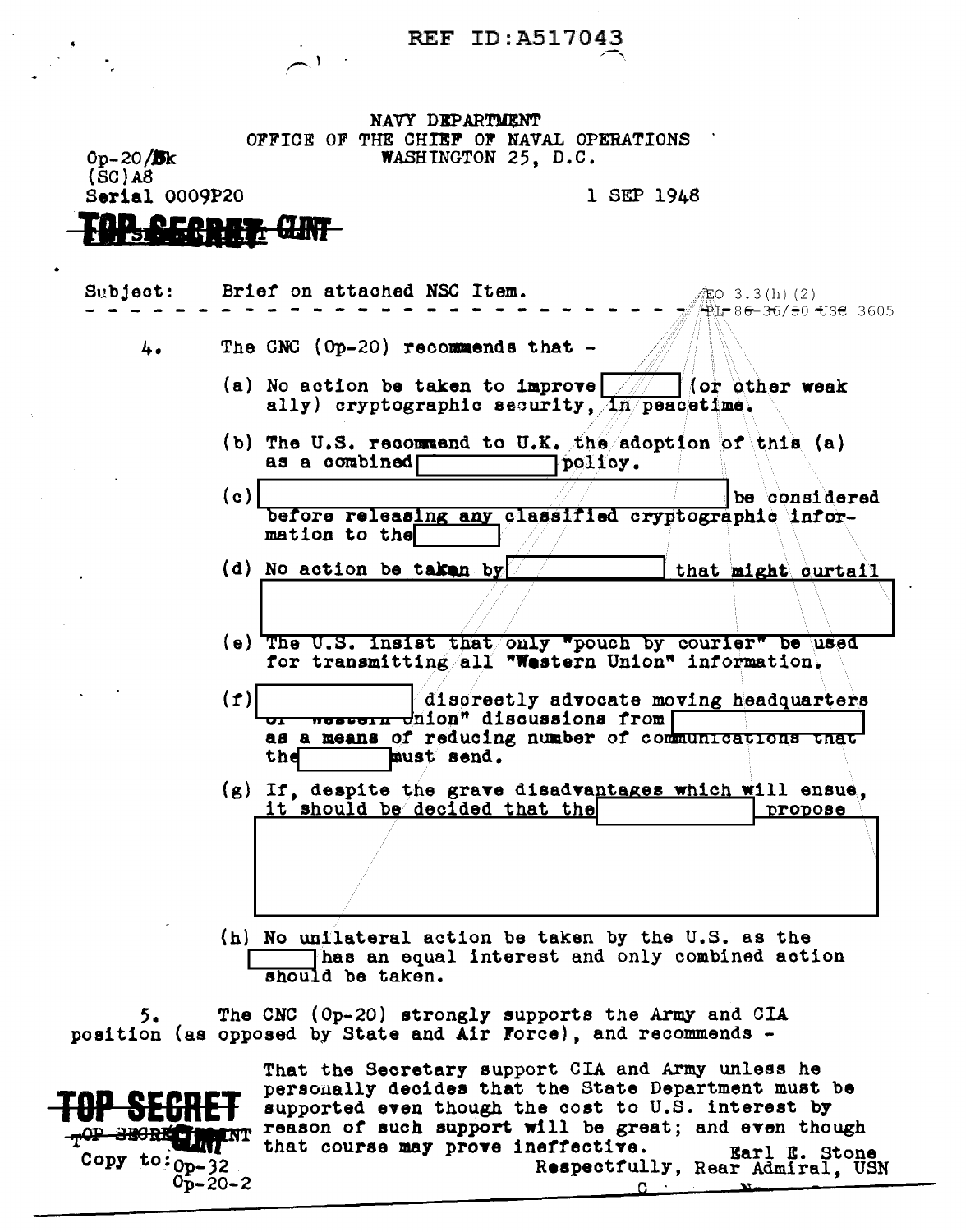REF ID:A517043

31 August 1948

MEMORANDUM FOR THE NATIONAL SECURITY COUNCIL:

Subject: Security of Communications Relating to International Diplomatic Activities Participated in by the United States.

Reference:  $(a)$  NSCID  $#9.$ 

**TOP SEB·RE'h JNr**  <del>SECRET GLINT</del>

Enclosure: (A) TOP SECRET Memorandum for the Executive Secretary, NSC from the Chairman, USCIB dated Jl August 1948.

1. USCIB to the Executive Secretary enclosing majority and minority USCIB to the Executive Secretary enclosing majority and minority reports on a TOP SECRET matter referred to USCIB by the Secretary *of* State. There is attached a memorandum from the Chairman,

2. Because *of* the need for special security safeguards in the handling of this matter it is necessary to depart from established procedures for handling NSC reports. The facilities *ot* USCIB therefore are being employed to limit the distribution *ot* the material relating to the subject problem.

J. USCIB members have been charged with the responsi- bility or assuring that the heads *of* the departments represented by them are furnished full background information prior to Council consideration.

4. This item has not bee~plaoed on the agenda *tor*  the NSC aeeting September *2* but in view or the urgency or the matter the Council may desire to consider the subject at that meeting.

> SIDNEY W. SOUERS Executive Secretary

<del>top Secret Glint</del>

**SECRET~CLNT**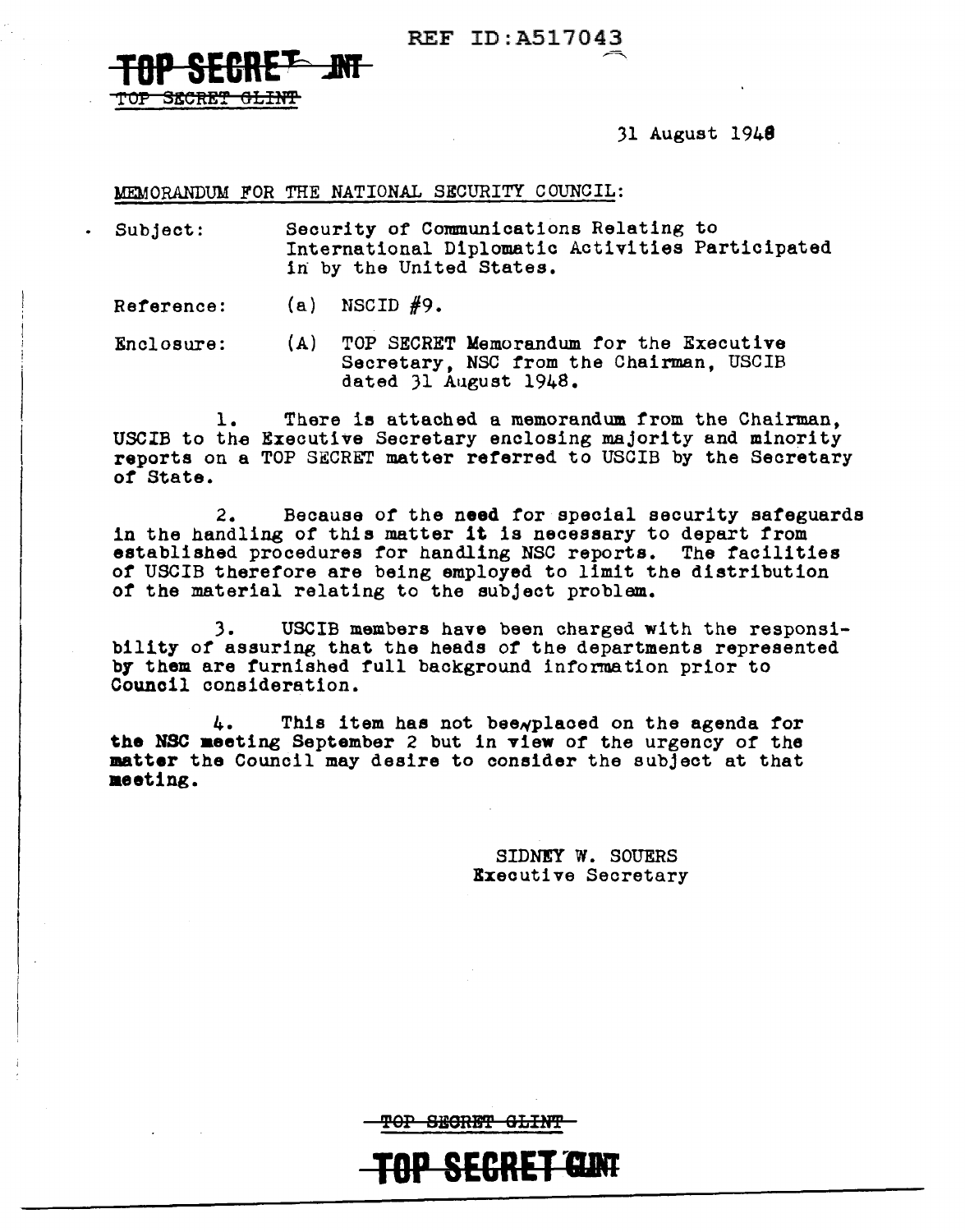## REF ID: A517043

 $EO$  3.3(h)(2) PI 86-36/50 USC 3605

**TOP BEORRY** 

31 August 1948.

 $\hat{Y} = \hat{Z} \hat{Z} - \hat{Z} \hat{Z}$ 

## MEMORANDEM FOR THE EXECUTIVE SECRETARY. MATIONAL SECREITY COUNCIL

Security of Communications Relating to Subject: International Diplomatic Activities Participated in by the United States.

Reference: (a) NSCID 50

(A) USCIB Majority Report dated 3). August 1948. Enclosure: (B) USCIB Minority Report dated 31 August 1946.

The Secretary of State has requested USCIB 1. to determine a method for insuring the security, against<br>deervation by the USSE, of reald communications among the

NUGLIS WAS ABADIO TO recen a unsalmous agrooment on a solution of this problem.

2. In accordance with the provisions of reference (a), the snelessd reports are forwarded for consideration by the Maticlal Sesarity Council at the time of its neeting on **2 September 1948.** 

In connection with the consideration of the 8. subject problem by the Mational Security Council, attention is lavited to the regairement that all participants be indostrinated for demiing with communication intelligence **BATture.** 

> FOR THE VEITAR STATES CONSUSIONTION INTELIONICS **BOANS:**

> > THOS. D. INGLIS Soar Admiral. U.S. Mavy CHAIRMAR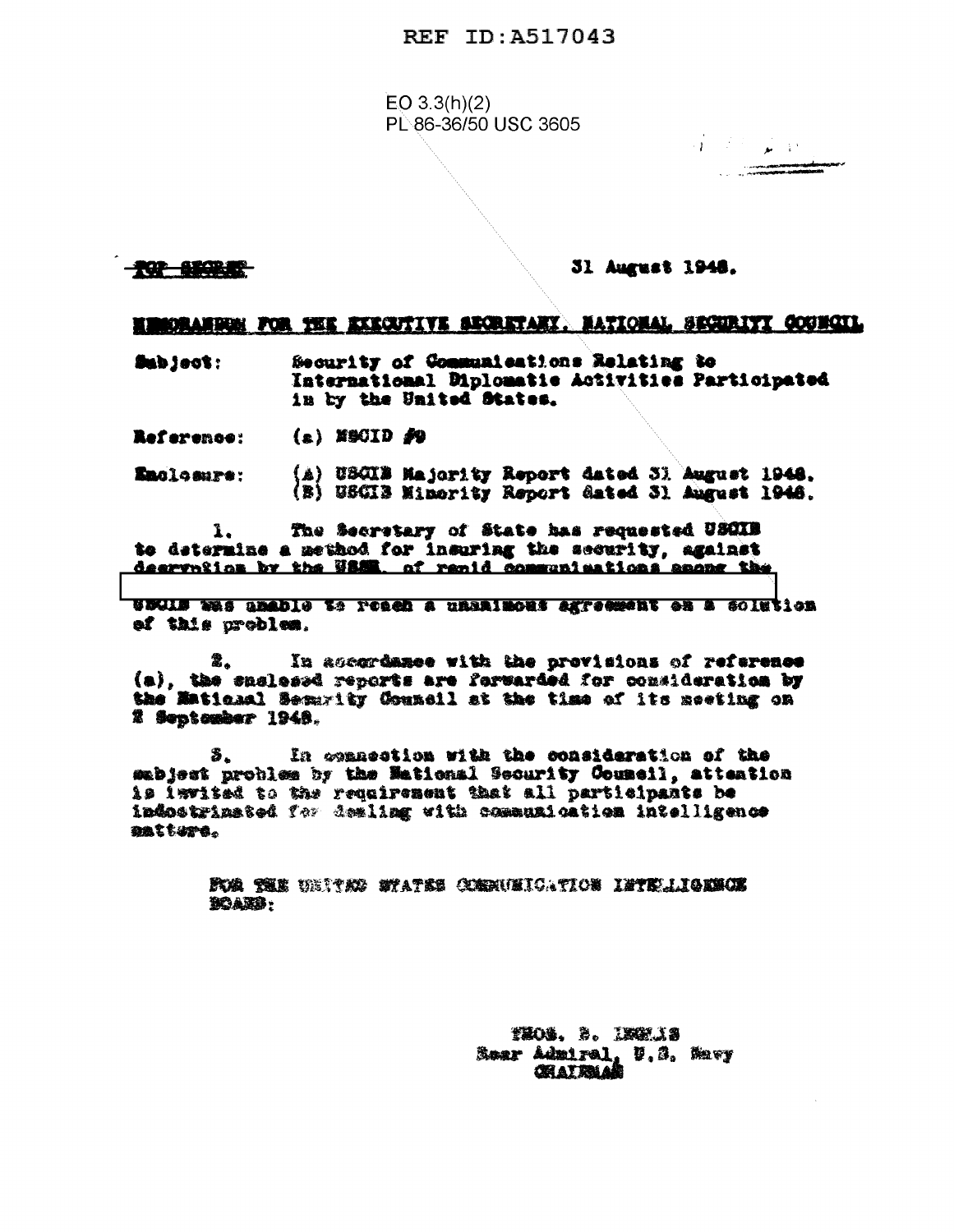**REF ID: A517043** 

**P SERET** GLINT

#### **MOIORA HOUM**

TO<sub>i</sub> The Exsentive Secretary Mational Security Council

 $EO 3.3(h)(2)$ PL 86-36/50 USC 3605

SUBJECT: Views of USCIB Eimerity on the Solution to the Problem of Western Powers Commanication Security.

1. On August 25 the W. S. Communication Intelligence Board (USCIB) met at the request of the Department of State to consider how the esa continue doing business with the western pewers in the light of the latters' communication insecurity. The Beard was advised of the predicament fasing the

Beerstaries of State and of their request that a solution **Be Teached as a matter of urgensy. The Board appointed an ad hoe** sensittee of tochaisal experts to consider the problem and dovise a plen.

2. On August 27 the Beard met again. The ad hes committee reported that a plan had been prepared which it believed would have the effect of insuring secure acumunications macug the western powers

telecommunication mot ca which the Western Union mations -- and the W. S. -- will use a czo-timo tape system for all communications inwiving matters affecting the national security of any of the participating matiens. Rash matien would emsipher its messages in its own systems which then would be super-emaiphered in jointlymanned message senters and transmitted in the secure mystem.

3. The Beard debuted two questions: (a) whether, in these eirsumstames, the gulicy of providing eryptographic assistance to sther mations should be adopted; and (b) if so, whether the plan proposed by the ad has segniture is fearible and accomplishes the desired ead. When the first question was put to vete, four of the nime mushers (State, two Air members and ene Mavy) woted "yes"; and five (too Army, two CIA and ene Navy) veted "no." On the second question, the plan of the ad hoe committee was approved anaximensly by the Beard.

4. The wincrity of USCIB is convineed that this Sovernment mast provide eryptegraphic assistance to other powers, if mecessary to assure the security of strategic : aformation affecting the plans and intentions of this Govornment; and it proposes that the plan

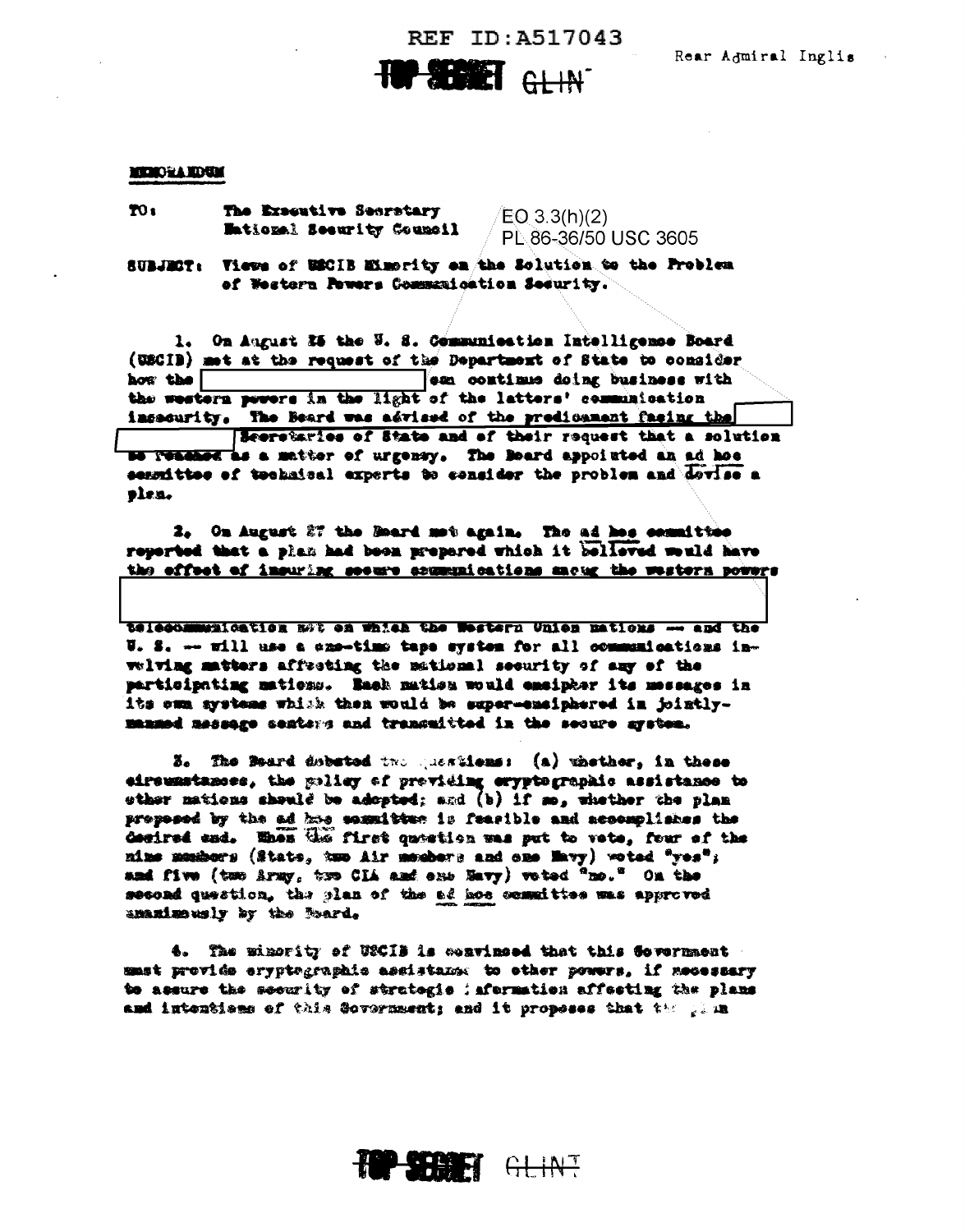

#### $-2-$

devised by USCIB be implemented for the following reasons:

a. Recent and foreseeable developments between the Western Union powers and the U.S. require that this Government be free to magotiate with those powers in matters of critical stragetic importance. Such megetiations must assume the character of direct and intimate participation with those governments, and their suscess is predicated upon complete security which, in turn. will be no stronger than the protection afforded by any one participating power.

b. In fermulating a plan to meet this situation, the U.S. Government must mensider whether its need to magetiate freely and the degree of attainable security sutwoigh the risk to its own communication sowerity and

e. The UECIB mimerity believes that the meed te magatiate freely is parameunt. Hereover, the plan proposed by the ad hee committee and approved by USCIB will permit free and secure megotiations.

d. The specific exyptographic assistance  $EO(3.3(h)(2))$ recommended in this plan dees not endanger U. S. PL 86-36/50 USC 3605 aryptographic scourity.

As premosed mad if effectively executed.

powers.

5. The position taken by the majority of USCIB can only be

with the western pewers. The argument that the plans and intentions of the western allies may reach the USSR by ether means of penetration serbainly does met matify taking me astien in a field in which it must be assumed that such leaks are essurring overy day. This would be in impressive contrast to the situation in areas controlled by the

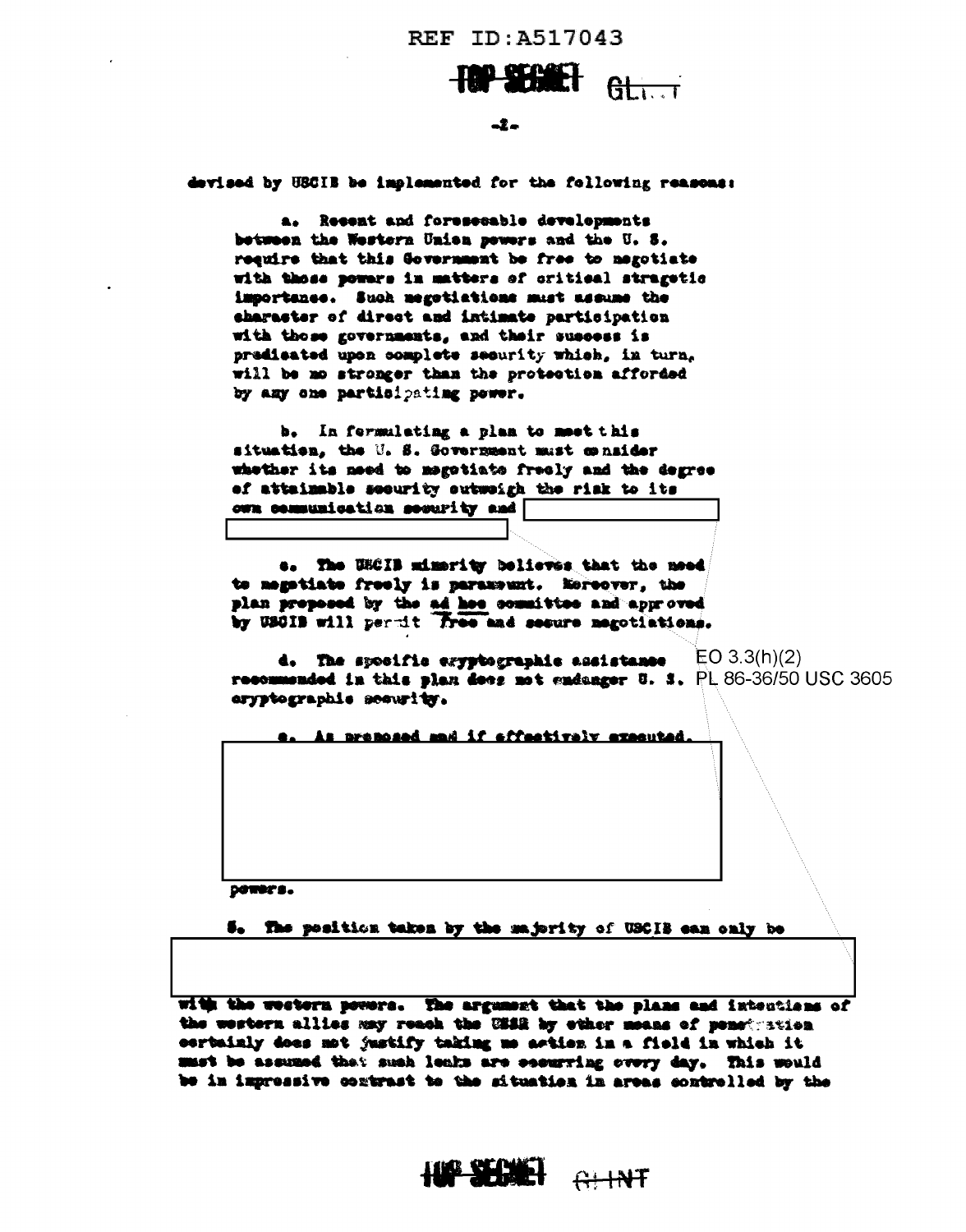REF ID:A517043

#### 21 Н  $f_1 + f_2 + f_3$

 $-\delta$ 

USSE where immediate and firm measures were taken to protect the security of Soviet operational planning through the establishment of controls over satellite telecommunications.

> Thomas B. Inglis Rear Admiral, USN Chairman, USCIB

Charles F. Cabell Majer General, USAF

hof H. Lynn Colonel, USAF

И. Furk trong, F.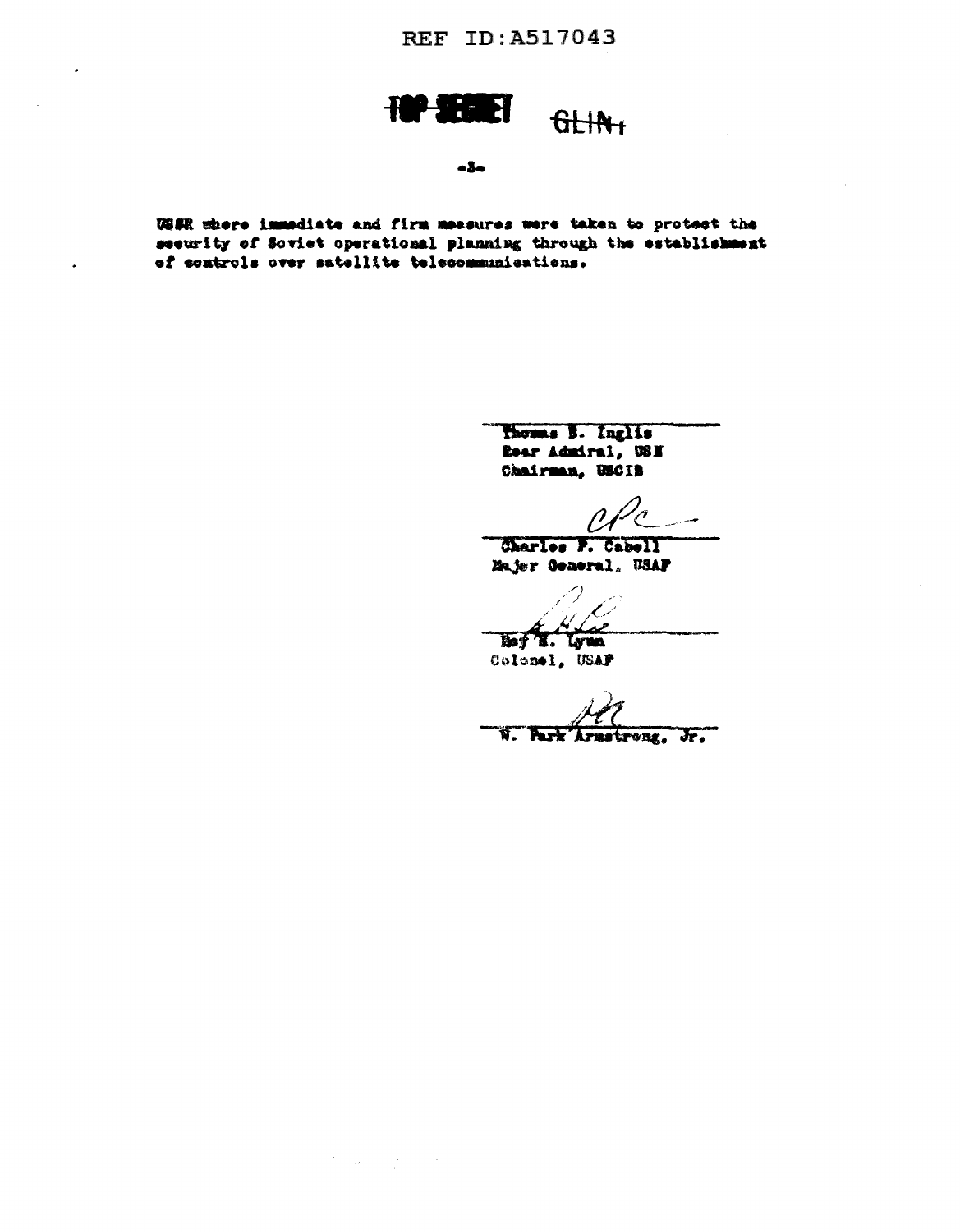REF ID: A517043

FOR SECRET GL. IT Wasasta on repeat to laprove Gryptographic Security  $EO 3.3(h)(2)$ PL 86-36/50 USC 3605  $\mathbf{L}$ The proposed sourse of action may result in some probable improvement in the security of asystement communications bearing upen Western Union matters. The eryptographic weakness requiring correction, however, while serious in mature, is out one defect of many of equal gravity in the over-all security of the all governmental strusters. THRATTIRANNA IS GIRUTI SSUNIAIAA TO UMTALA SAG LASGIS AS PUS STITUPPSA alarm, It is important to note that ones steantica is directed to a particular communication link indicating vulneracility to drypt-malrtie attack, the ensuing refurse usually result in loss of the specific intelligence sources. Their loss as a nourus is a prestically certain sequel of the proposed action. Such Loss would doubtiess be parament in asture. structure is. s. sunsidered unisian, so denverusely below sinisms expected standards in this field have been occarstent and reliable. These mations have placed libble emphasis, therefore, an exvert metivities within [ Ouvernment, The 1022 is believed, on the other hand, to be in  $\overline{a}$ sufficiently favorable position in operation of other intelligence activities to chtain significantly the same amount of information and lise muthing of comes achos. المستورية

TAD CECARE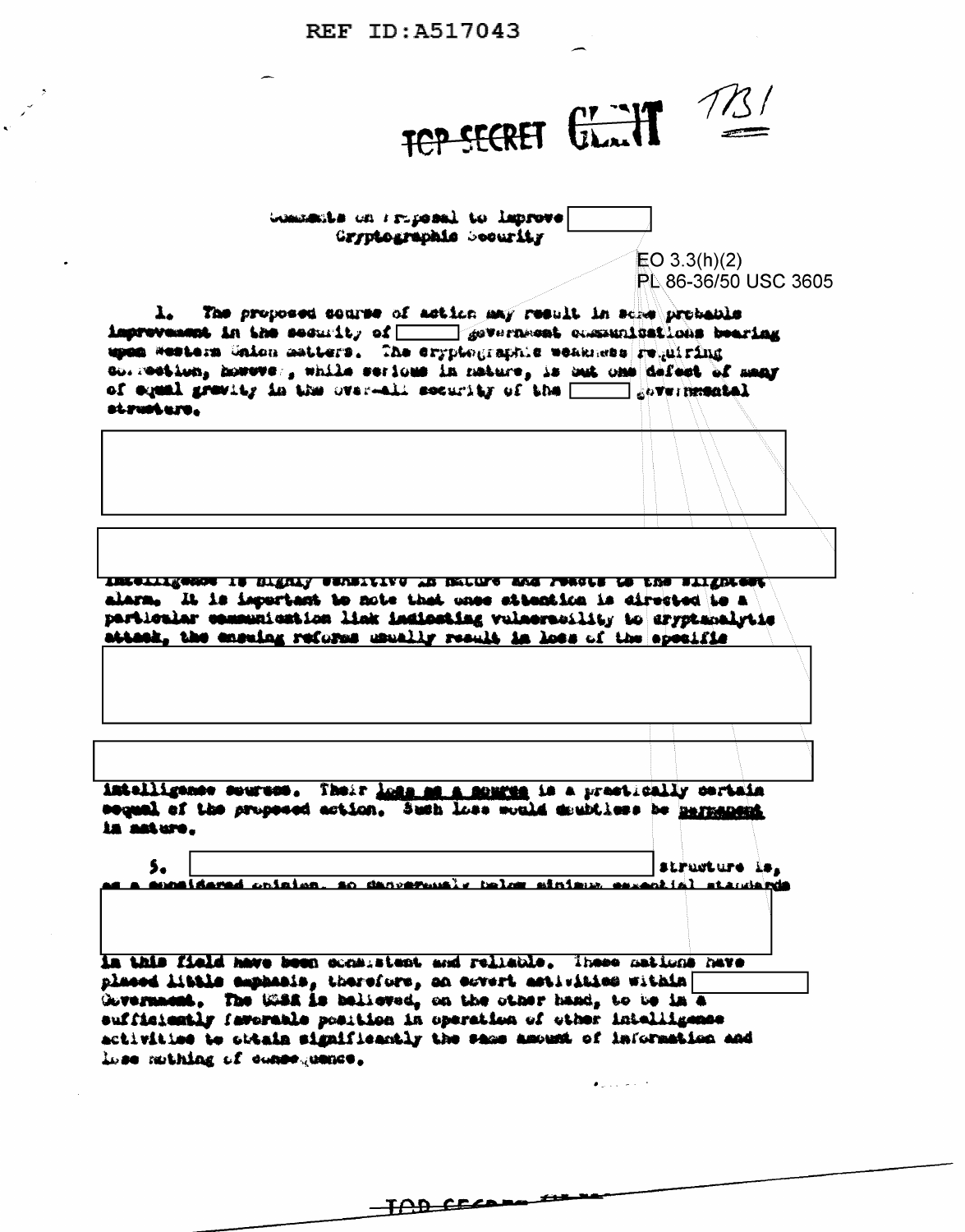Ó. It is more than poesible, censidering limitations of communication intelligence activities imposed moon them by scarcity of qualified personnel, procurement of equipment and the ceiling above which internal security of activities even inside the "iron Curtain" is no longer prestical, that the Widd has neglected exploitation of tions as a source. If coverage from other intelligence activities has been adequate it is quite a logical probability that her coming strength has been concentrated on her major targets -- the U.S. and the U.K.

**TOP SECRET**  $p_1 - 1$ 

bear ciher security risks involved in pessing information to

Indiscretion of officials. Ł.

**REF ID: A517043** 

Ferencial disloyably of officials or employees of **Sec.** the Government having access to classified information. Tale is disleraliy arising from personal or political opposition to the matter of the model of the model of the contract of any pro-communist alant it can result in perions breaches of security by disclusion of information with intent to exterrase political or personal opponents or nandicap equescs policies.

d. Four physical security. It is meterious that employees of the are peorly paid and amay who have access to files and information within say be vulnerable because of economic sonditions.

The demonstrated cryptographic weakness is prime  $\bullet$ facie evidence of lass of over-all security. It is so glaring that it is highly incredible that the see unware of its existence. The government lasks the will or intention, or both, to correct it.

Penetration by sther, hun-communist, national L. interests.

 $EO 3.3(h)(2)$ PL 86-36/50 USC 3605

ADBORS OF press to files. £.

Maclesure of information by Covernment. h. to insecure individuals for political axpediency.

8. - It is therefore strongly urged that:

No action be taken designed to improve [ eryptographic security.